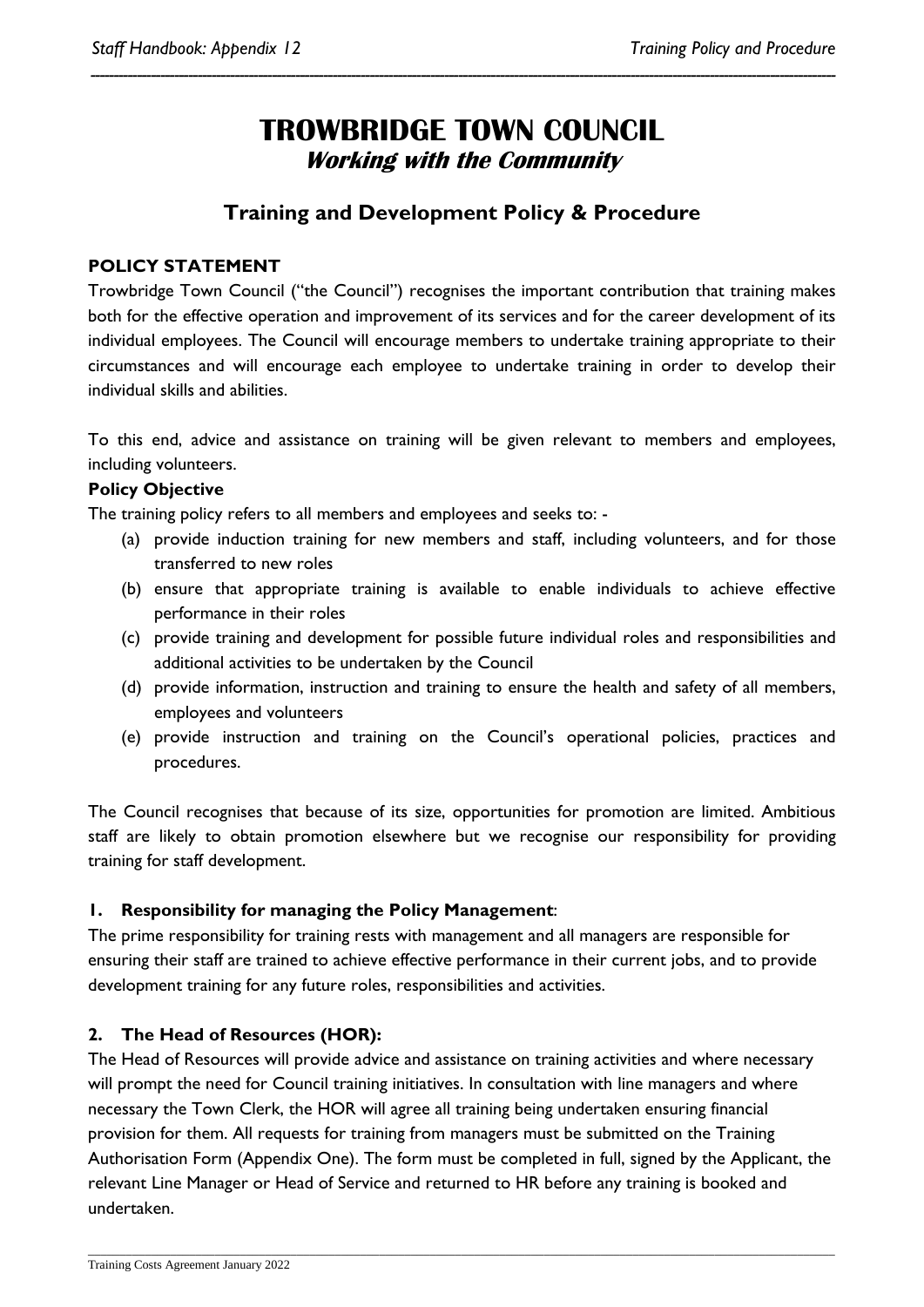#### **2. Training Plan**

All training will be planned, programmed and recorded and the results reviewed to determine how training methods can be improved and maximum benefits can be obtained from resources devoted to training. An annual training plan will be drawn up detailing the training the Council intends to implement in the following year.

#### **3. Consultation**

In recognising the legitimate interests of employees in training matters, the Council will consult with them on training requirements.

#### **4. Approved / Recognised Qualifications**

#### **Training Requests**

- All training requests must be made in writing to your Line Manager.
- Decisions will be made according to the provisions of the training budget, the relevance of the course to applicants' present and possible future posts, and to an individual's personal development.
- New employees already undergoing training must apply, as indicated above, to continue with their course. Consideration will be given in each case although, dependent upon the state of the budget, full financial assistance may not be granted.
- The Council will give the following financial assistance in respect of agreed courses leading to approved qualifications: -
	- (i) Course fees 100%
	- (ii) Examination fees 100%
	- (iii) Subsistence and travelling will be agreed in advance with the Head of Resources
	- (iv) Necessary text books or equipment.

Any necessary textbooks or equipment for which the Council pay full cost, remain the property of the Council and are on loan to the relevant employee. They must be returned to the Head of Resources on completion of the course. Members of staff wishing to retain books must reimburse the Council in full. Books required for reference purposes or as optional background reading as recommended by the course organiser should be borrowed from public or college libraries.

#### **5. Time Off to Study**

The Council will afford employees a reasonable amount of time off to study during work time. This is to be agreed in advance with your Line Manager and is at their discretion.

#### **6. Recovery of Costs**

Employees studying for nationally recognised qualifications will, in certain circumstances, be required to repay training costs in full (excluding salary):

 $\triangleright$  If an employee leaves local government within 2 years from the date of obtaining a recognised qualification; or

 $\triangleright$  If an employee withdraws from the course, or leave the Council before its completion, before sitting any examination or failing the examination

 $\triangleright$  100% of training costs, if an employee leaves during the course or within 12 months of the last day of the course or the examination, whichever is the later;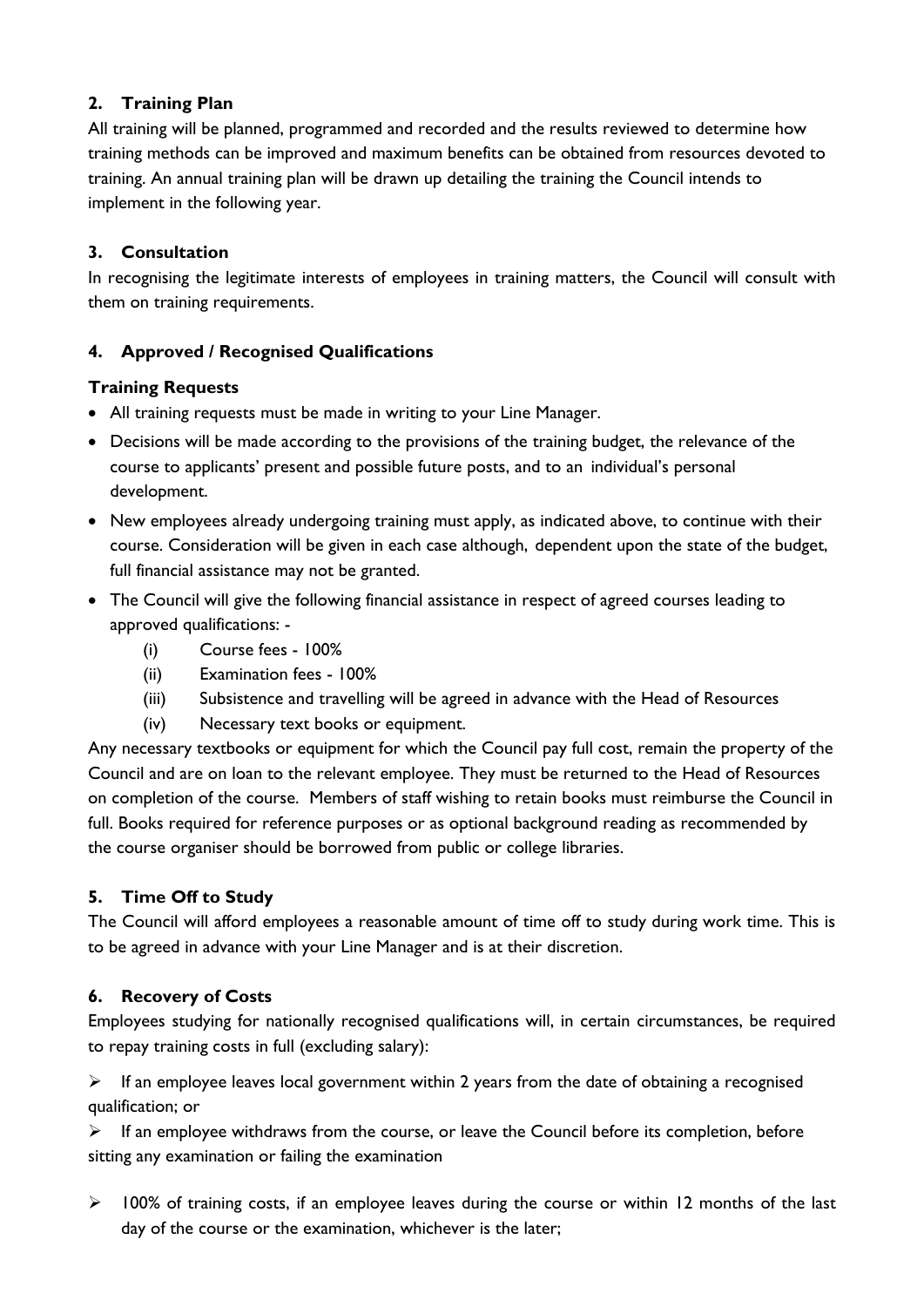$\triangleright$  100% of training costs, less  $1/12$ <sup>th</sup> for each completed month of service after one year if an employee leaves within 2 years of the last day of the course or the examination, whichever is the later.

Employees will also be required to repay training costs (excluding salary) if they leave the Council to take up a post within another local authority as follows:

- $>$  50% of training costs, if an employee leaves during the course or within 12 months of the last day of the course or the examination, whichever is the later;
- $\triangleright$  100% of training costs, less  $1/12$ <sup>th</sup> for each completed month of service after one year if they an employee leaves within 2 years of the last day of the course or the examination, whichever is the later.

Employees will be required to sign an agreement to repay training expenses (Appendix Two) upon employment start date or before commencing a course.

#### **7. Short Courses - Seminars and Conferences**

- Applications to attend external short courses should be made to an employee's line manager who will advise the Head of Resources with regard to the state of the training budget, the demands of the Council, the benefit to the employee, the need for essential information about impending changes in legislation, or other relevant factors
- Where possible and beneficial, the Head of Resources will arrange joint short courses with other local authorities or councils
- The Council will pay course fees and subsistence and travelling according to the scale of allowances
- Any person undertaking training at the Council's expense will be required to distribute any knowledge gained, by way of a report to a meeting of the Management Team, and / or by way of presentation to departments where such information would be beneficial.
- Attendance at normal meetings of professional institutions will not be financed from the training budget

#### **8. Scale of Allowances**

- Claims will only be accepted from officers who have received official approval for their training
- Claims must relate to actual expenditure incurred and be submitted in sufficient detail to establish the validity of the claim. Management have the right to demand receipts
- Claims which exceed the limits set by the Council from time to time will not be entertained
- Out-of-pocket expenses will be paid as agreed in advance

#### *Lance Allan – Town Clerk & Proper Officer*

Signed ………………………………… Dated ………………………….

This Policy was approved at a meeting of the Policy & Resources Committee on 11<sup>th</sup> January 2022. It will be kept up to date as the size and nature of the council changes and as new legislation is introduced. Otherwise the date of next review is January 2026.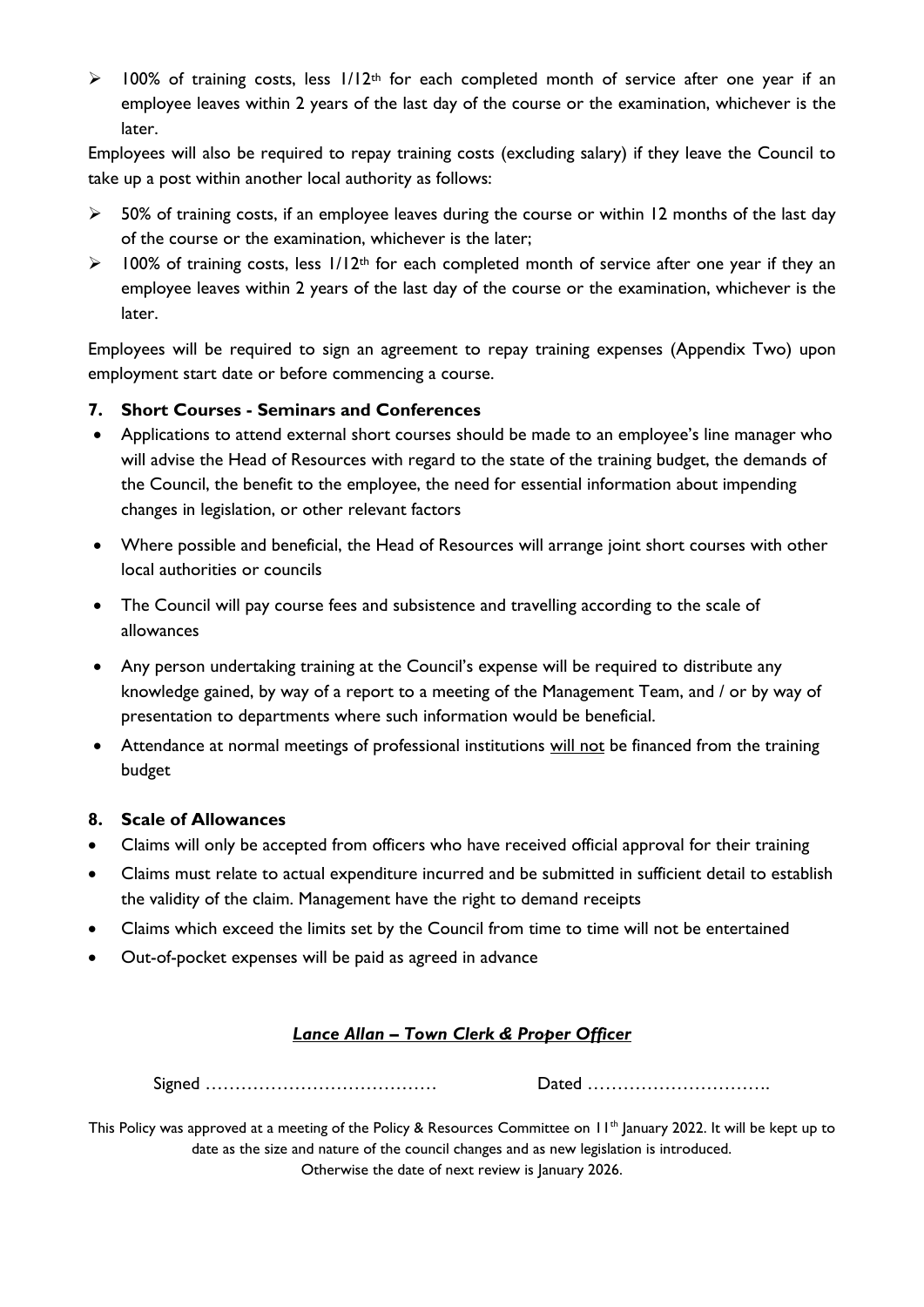## **Trowbridge Town Council**

# Appendix One  **Training Authorisation Form**

| <b>NAME OF APPLICANT</b>         |  |
|----------------------------------|--|
| <b>DEPARTMENT</b>                |  |
| <b>DATE OF APPLICATION</b>       |  |
| <b>TITLE OF TRAINING COURSE</b>  |  |
| <b>LOCATION OF COURSE</b>        |  |
| <b>COST OF COURSE</b>            |  |
| <b>ESTIMATED TRAVEL EXPENSES</b> |  |
| <b>START DATE:</b>               |  |
| <b>END DATE:</b>                 |  |
| <b>BRIEF SUMMARY OF COURSE</b>   |  |
|                                  |  |
| <b>EXPECTED OUTCOME</b>          |  |
|                                  |  |

| <b>Signed by Applicant</b>           |  |
|--------------------------------------|--|
| <b>Signed by Line Manager</b>        |  |
| <b>Approved by Head of Resources</b> |  |

**This form must be completed in full, signed by the Applicant and the relevant Line Manager and approved by the Head of Resources and returned to HR before any training is booked and undertaken.**